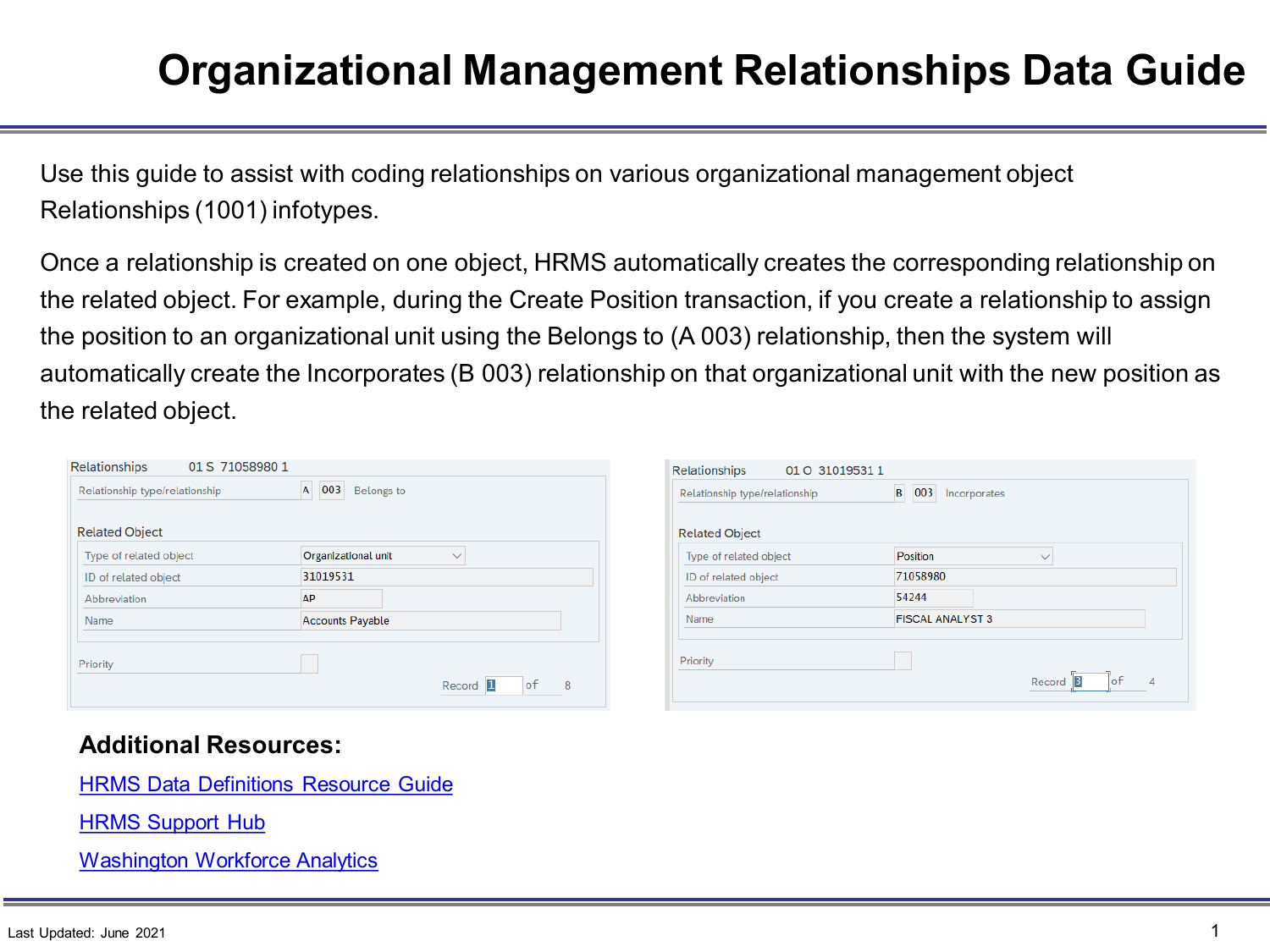# **Organizational Units**

#### **Cost Center**

An organizational unit to cost center relationship is required for all org units. This relationship establishes the financials for all positions within the org unit.



#### **Organizational Unit**

An organizational unit to organizational unit relationship is required for all org units (except the 1<sup>st</sup> level hierarchy). This relationship is needed for HRMS's role-based security and identifies where the org unit fits in the agency structure.

- The org unit with the higher-level hierarchy uses the Report (Line) (A 002) relationship
- The org unit with the lower-level hierarchy uses the Is line supervisor (B 002) relationship

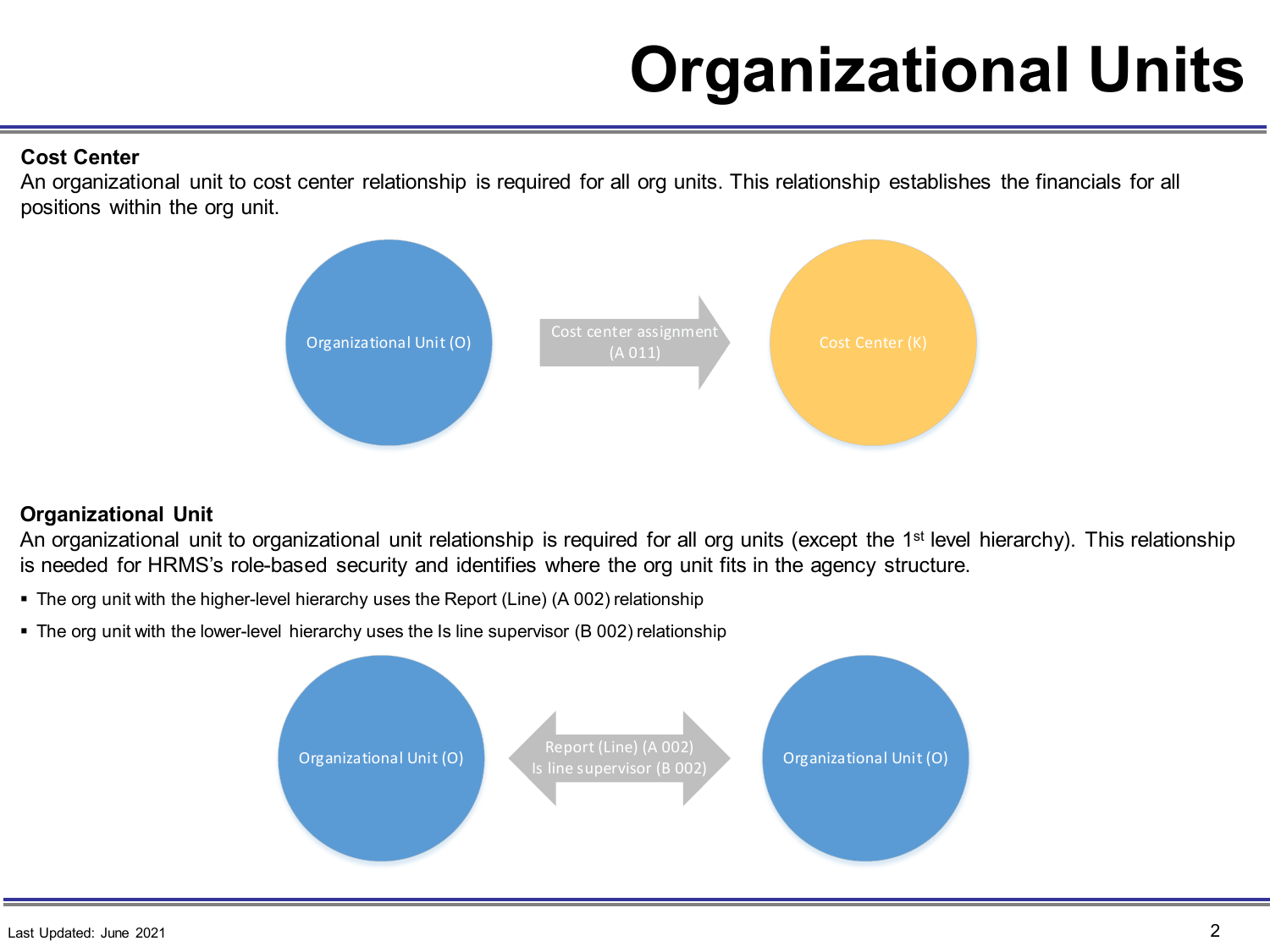# **Organizational Units, cont.**

#### **Position**

An organizational unit to position relationship is required for all positions. This relationship is needed for HRMS's role-based security and identifies where the position fits in the agency structure.

- The position uses the Belongs to (A 003) relationship
- The org unit uses the Incorporates (B 003) relationship

#### **Position**

A second organizational unit to position relationship is required for agencies that use MyPortal for leave processing. This relationship identifies the Leave Approver (Chief) position.

- The position uses the Manages (A 012) relationship
- The org unit uses the Is managed by (B 012) relationship

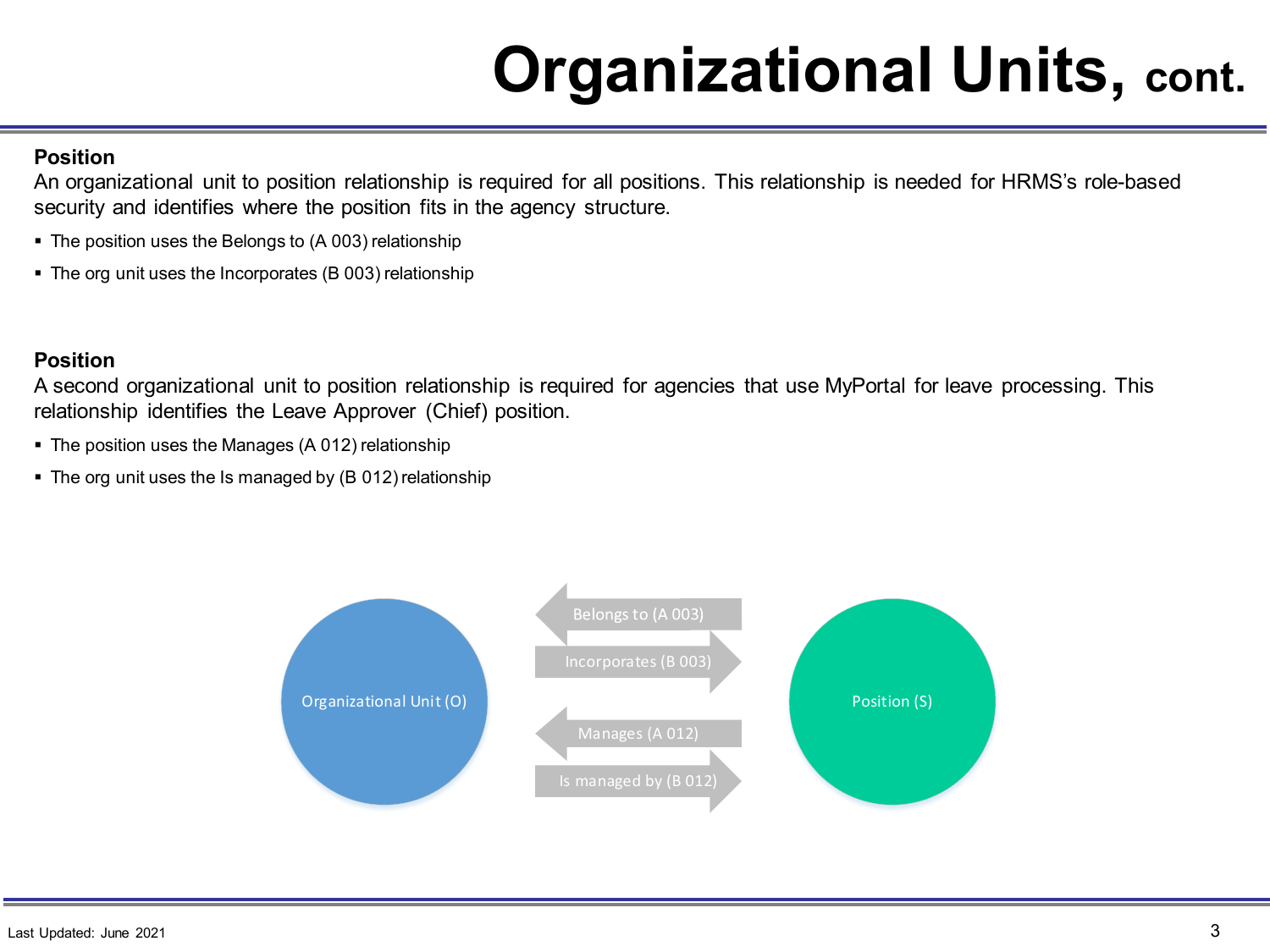#### **Workforce Indicator**

A job to workforce indicator relationship is used to identify the job's type of employment (workforce indicator). This relationship is maintained by State Human Resources.



#### **Job Group**

A job to job group relationship can be used to categorize the job in a different way than the EEO category. This allows agencies to report job groups in a more customized way.

- The job uses the Is assigned (A 108) relationship
- The job group uses the Is assigned to (B 108) relationship

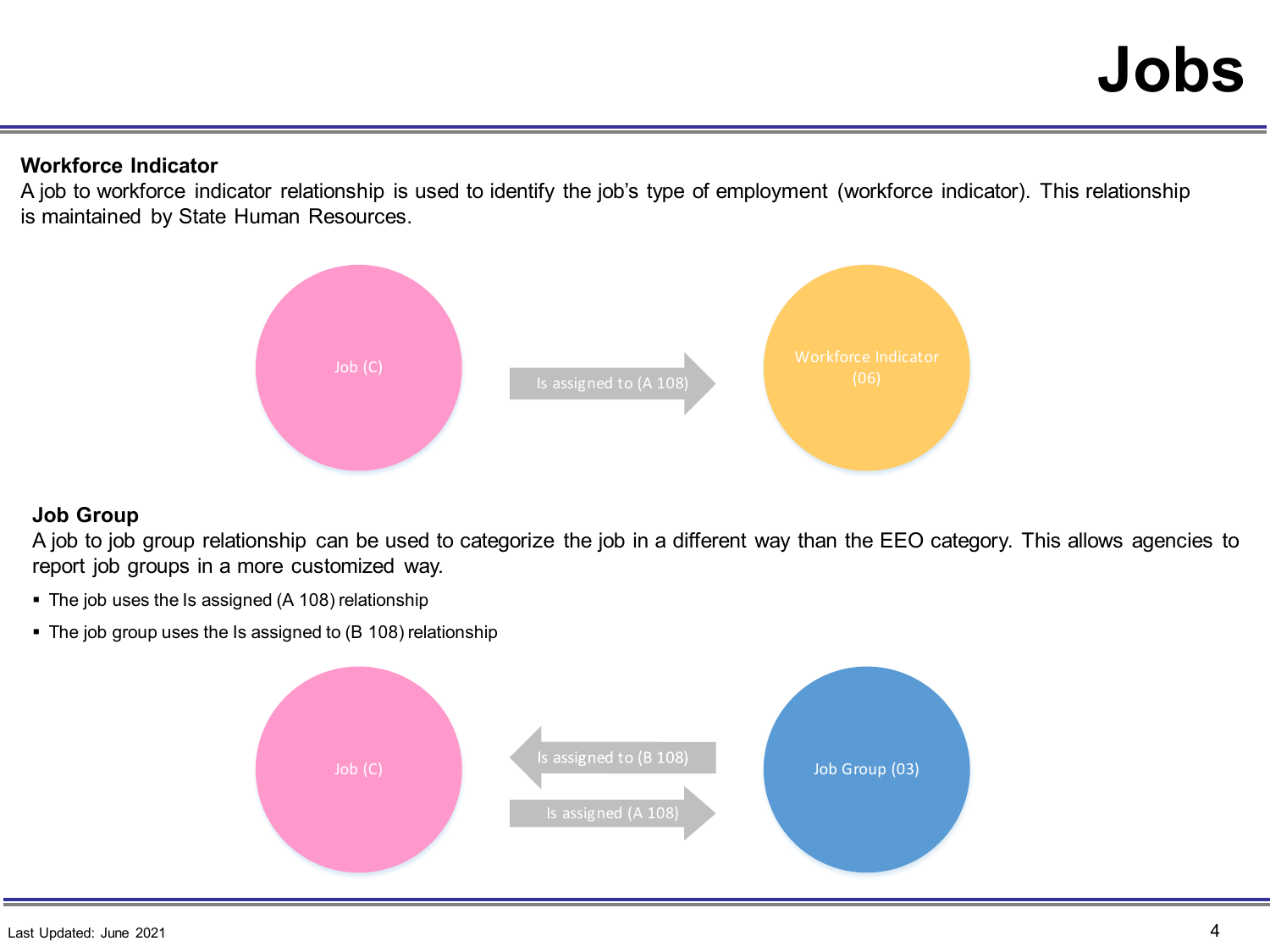### **Jobs, cont.**

#### **Position**

A job to position relationship is required for all positions to identify the positions allocated to the job. This relationship is viewable on the job but is not maintained directly on the job.

- **The job uses the Describes (A 007) relationship**
- The position uses the Is described by (B 007) relationship



#### **Person**

A job to person relationship is needed when an employee is performing a different job than that assigned to their position, such as in-training or under fill appointments.

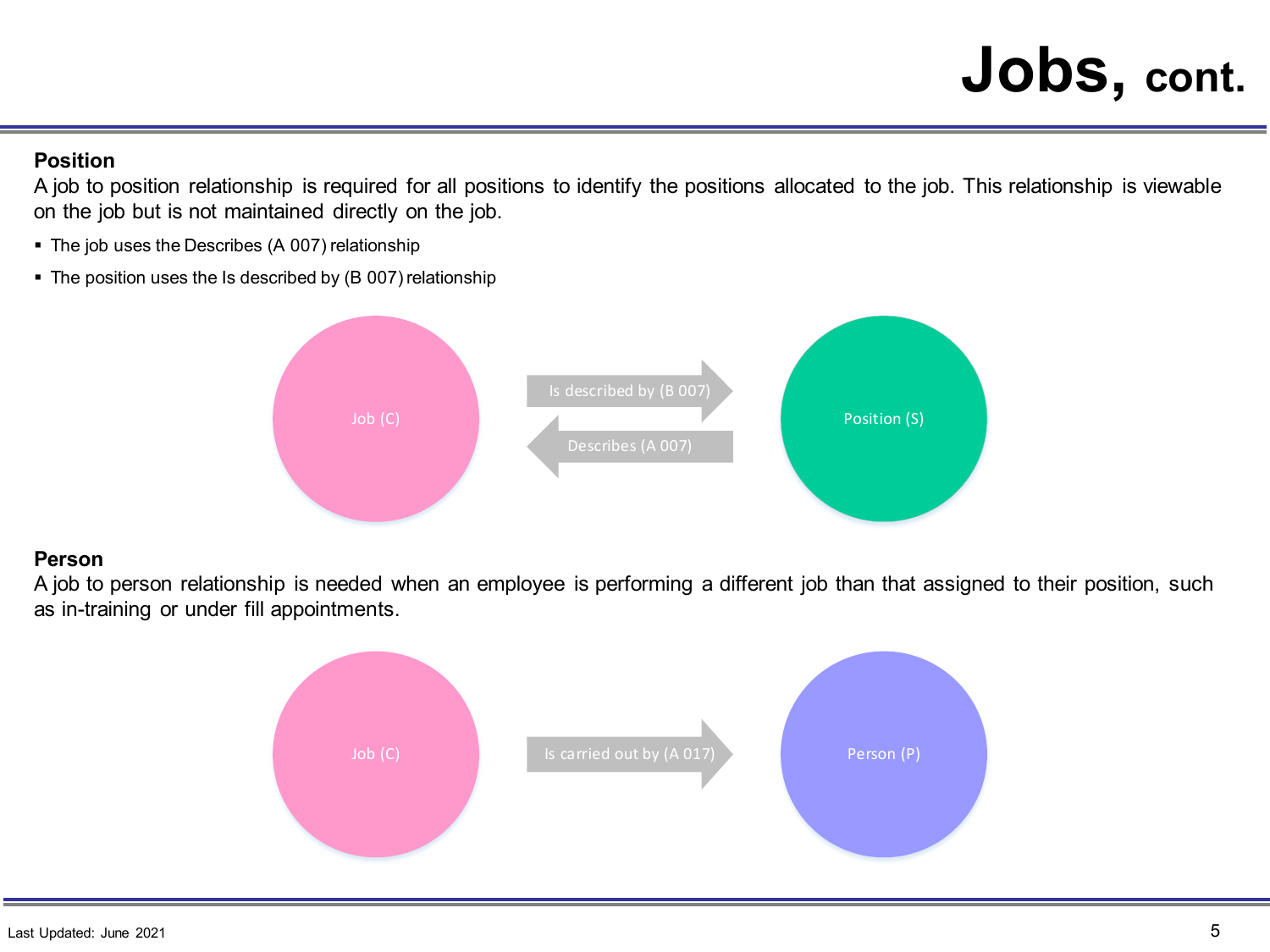### **Positions**

#### **Organizational Unit**

A position to organizational unit relationship is required for all positions. This relationship is needed for HRMS's role-based security and identifies where the position fits in the agency structure.

- The position uses the Belongs to (A 003) relationship
- The org unit uses the Incorporates (B 003) relationship

#### **Organizational Unit**

A second position to organizational unit relationship is required for agencies that use MyPortal for leave processing. This relationship identifies the Leave Approver (Chief) position.

- The position uses the Manages (A 012) relationship
- The org unit uses the Is managed by (B 012) relationship

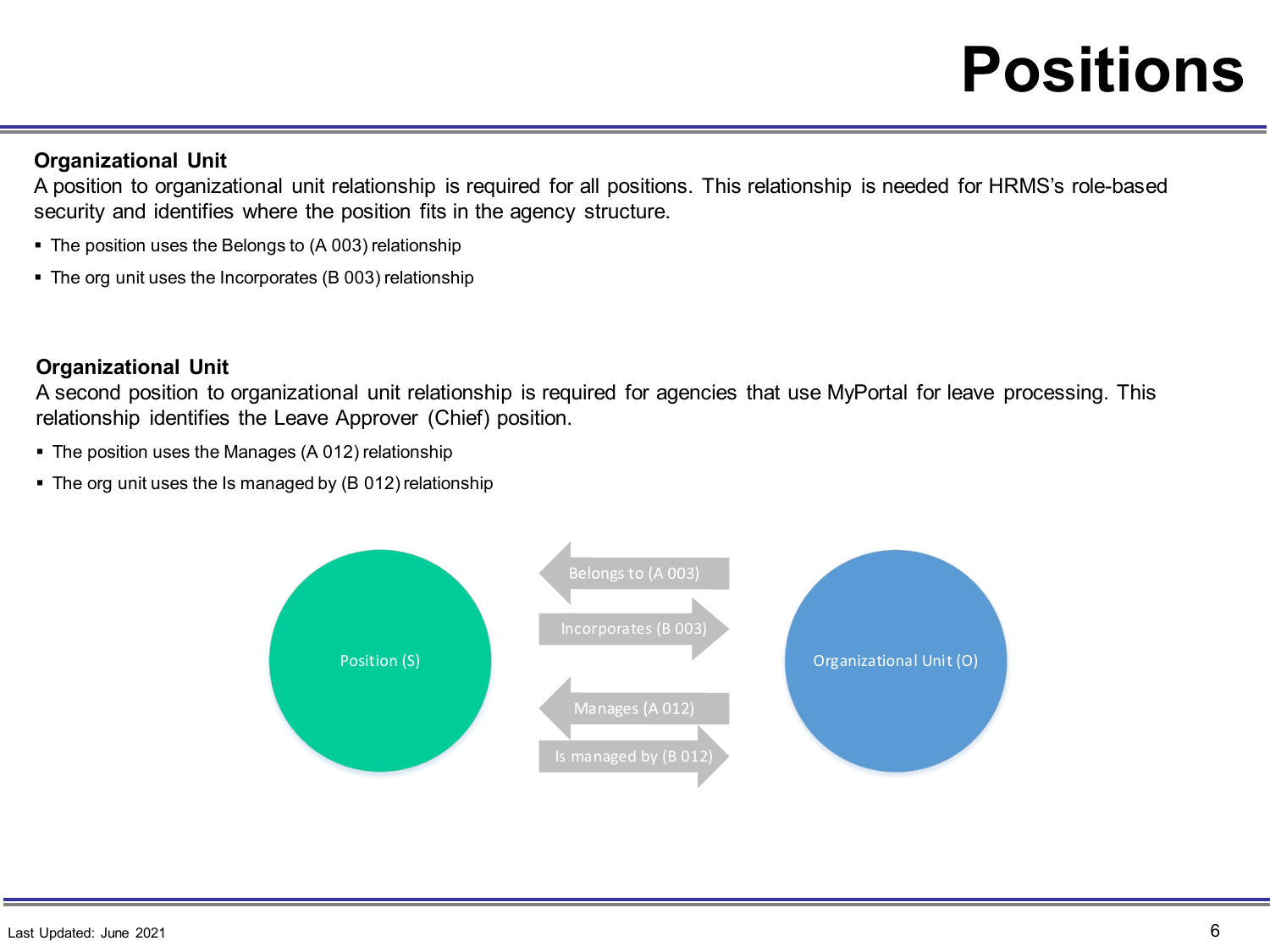## **Positions, cont.**

#### **Job**

A position to job relationship is required for all positions to identify the job to which the position is allocated.

- The position uses the Is described by (B 007) relationship
- The job uses the Describes (A 007) relationship



#### **Position**

A position to position relationship identifies the position's supervisor and any subordinates reporting to the position. This relationship is needed for MyPortal leave processing and for accurate reporting on supervisors and subordinates; including workflows in The Learning Center.

- The supervisor position uses the Is line supervisor (B 002) relationship
- The subordinate position uses the Report (Line) to (A 002) relationship

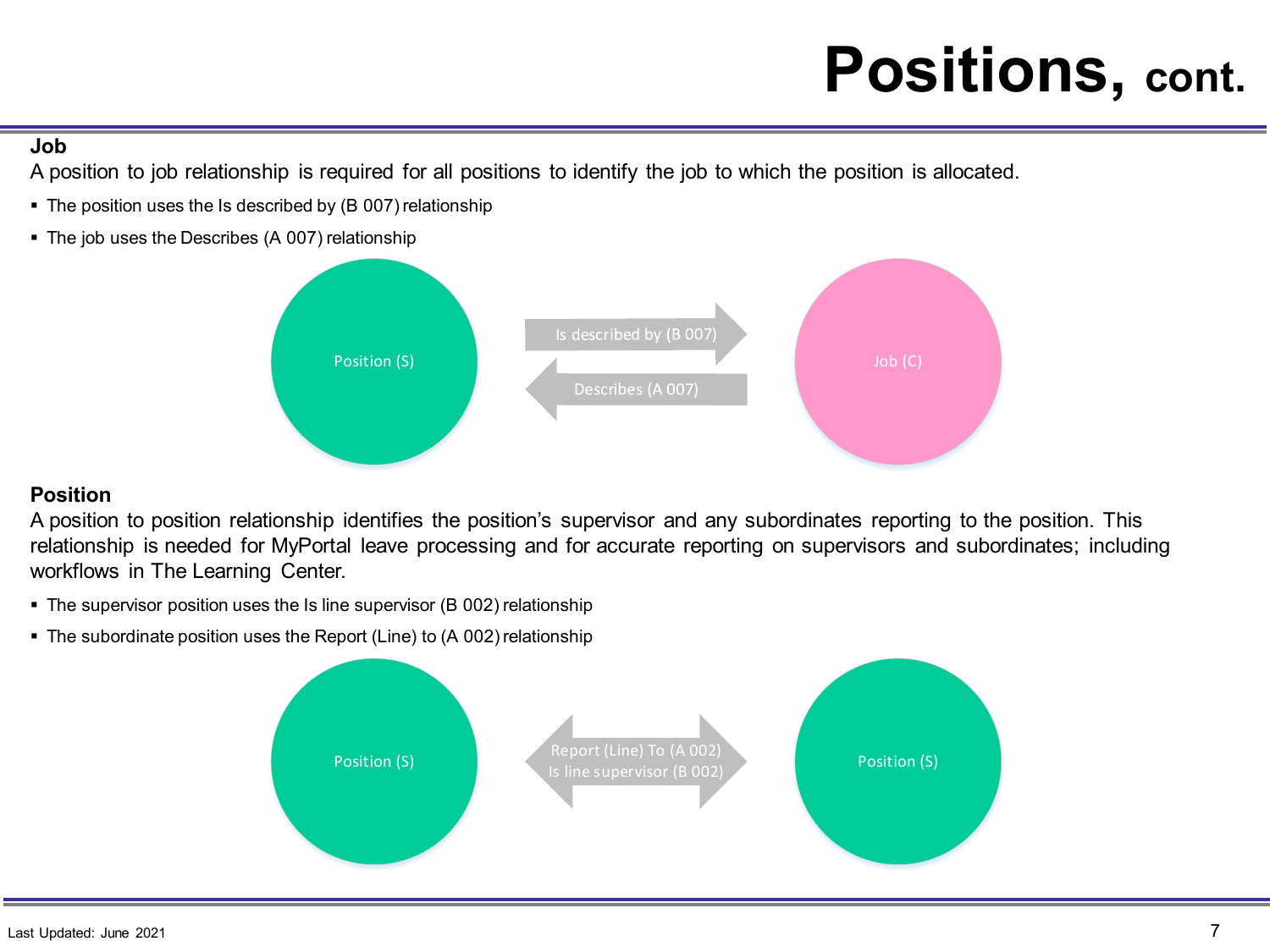## **Positions, cont…**

#### **Person**

A position to person relationship identifies the position's incumbent (or holder). This relationship is not maintained directly on the position, it is created and delimited systematically through personnel actions (PA40).



#### **Assignment Pay**

A position to assignment pay relationship can be used to identify positions that are eligible for assignment pay.

#### **Dual Language**

A position to dual language relationship can be used to identify positions that are eligible for dual language pay.

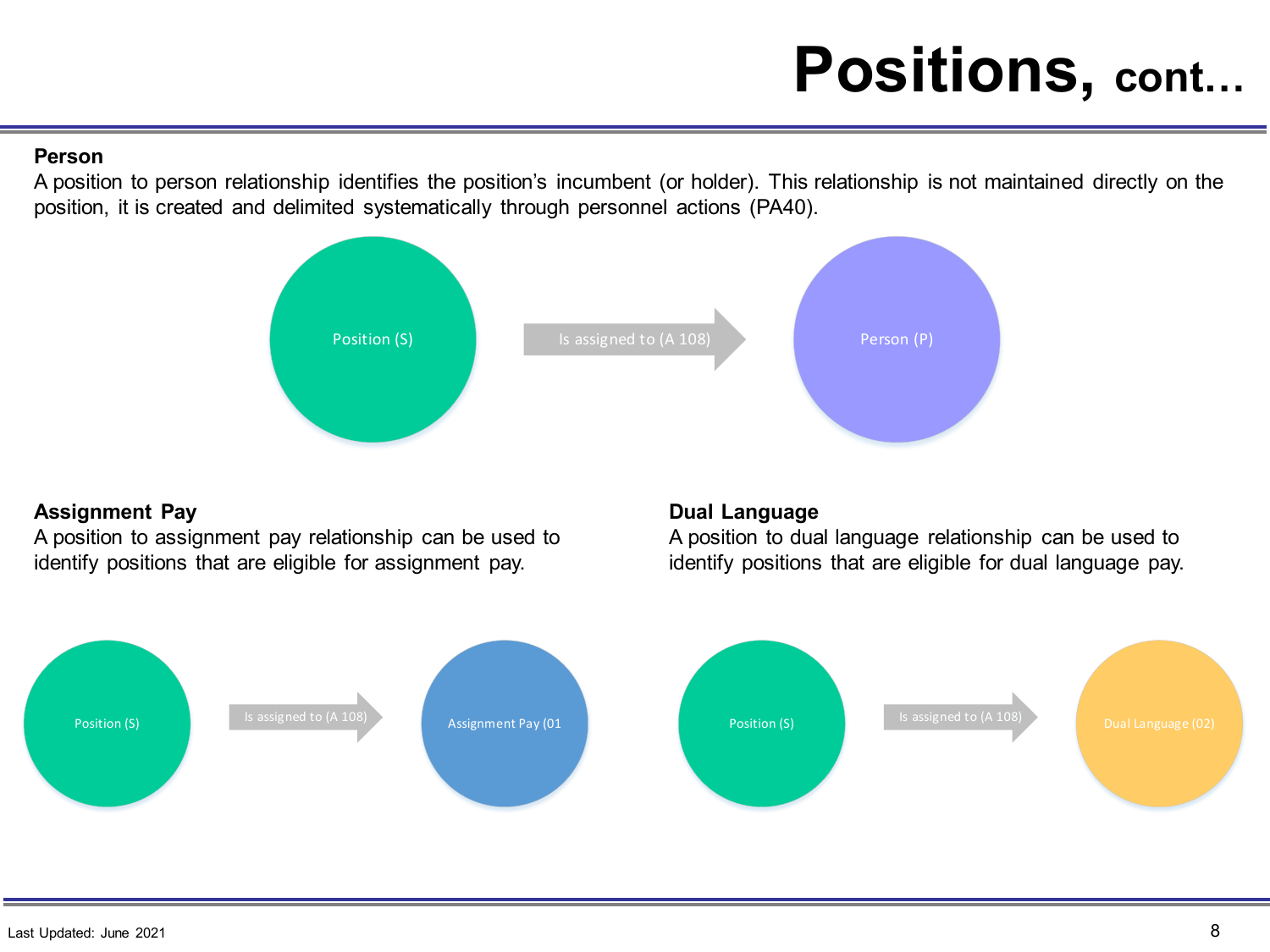## **Positions, cont…**

#### **Role**

A position to role relationship identifies the security role(s) assigned to the position. This relationship is only needed for positions that are authorized for HRMS access. This relationship is maintained by the OFM HRMS Security Team.



#### **Retirement**

A position to retirement relationship can be used to identify positions that are eligible for the PSERS retirement plan.

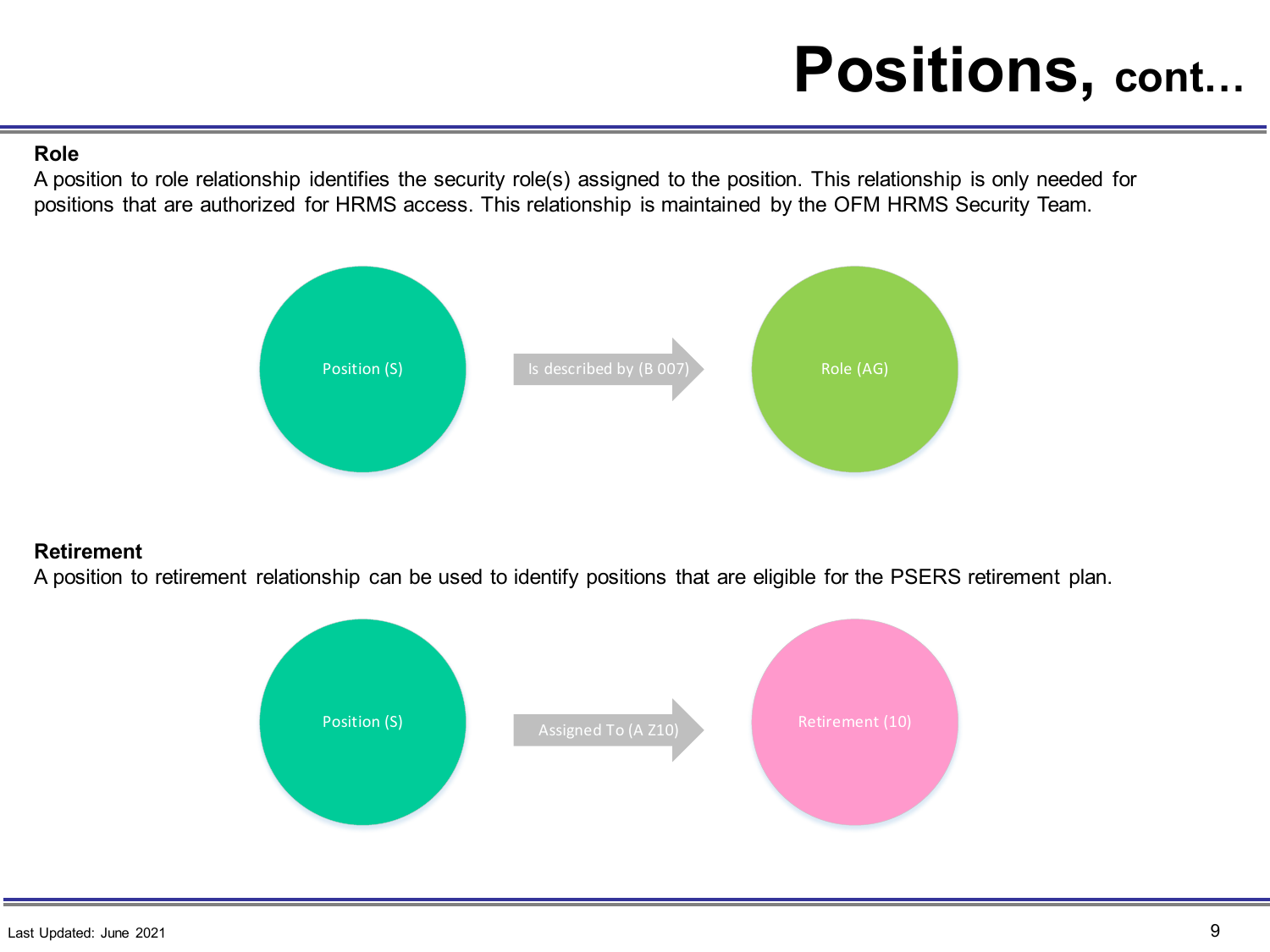# **Management Positions**

#### **Management Type**

A position to management type relationship is needed for all positions with management duties (not limited to just WMS and EMS). This relationship identifies the type of management duties of the position.



#### **Market Segment**

A position to market segment relationship is needed for all WMS and EMS positions to identify the position's primary market segment.